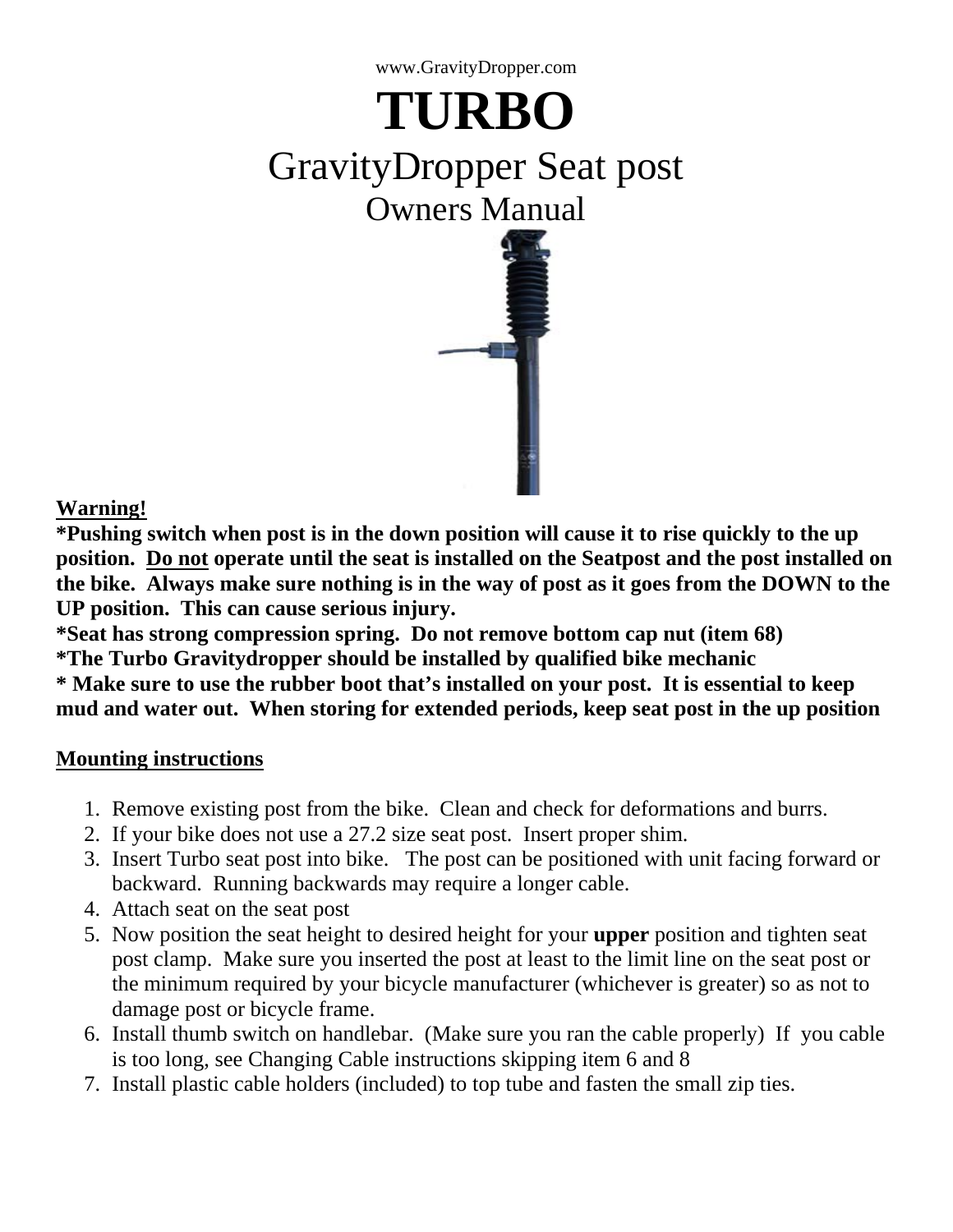#### **Operating your seat post**

Warning-Do not attempt aggressive riding until you are totally familiar with the operation and function of the seat post. **Note**: You will become familiar with this simple procedure quickly with practice.

**To lower seat post**- Push (and hold) thumb switch, **un-weight** seat and then sit down, (In that order) As the seat is moving down, release thumb switch; Seat is now locked in down position.

**To Raise seat post**- If sitting on seat, push (and hold) thumb switch, and standup. As seat rises, release thumb switch. If standing, (first make sure you are clear of seat as it will rise rapidly into up position), push thumb switch. The switch will start easy, then feel harder just before post releases rapidly into up position. Release switch lever and the seat will now be locked in up position.

**Changing Cable** (Note: This should be performed by qualified mechanic) See schematic

- 1. Remove thumb switch lid (item #64)
- 2. Loosen the two 0/40 cable set screws in switch arm. Use a .050 hex wrench. (item #29)
- 3. Remove cable from the thumb-switch
- 4. Remove the two cap screws on seat post body (Item #334)
- 5. Gently pull pin mechanism from post. (Caution, do not do this if your inside tube has been removed (#22) The system has a spring and is under pressure.
- 6. Unscrew Knurling cap (item #408) and remove cable from pin. (you might need to hold with pliers or a vice as this is locktighted on.
- 7. Cut cable housing to desired length. Do not cut the cable yet.
- 8. Place Outside pin spring (#358) over pin (#288), then Spacer plate (item #412) Put the Turbo spring (#406) and then the knurling cap (#408) over the cable(#128) and insert into the pin (#288) Tighten Knurling cap (item #408) onto pin. Fit Turbo unit (item #332) over cable & replace Cap screws. (item #334) Refer to schematic as needed.
- 9. Place cable housing over the cable and cut cable leaving 18 mm (.7 inches) of cable sticking out of housing.
- 10.Thread cable end through switch (#24), tighten set screws (#29) and press switch arm (#82) to ensure that the cable does not slip or have any slack. Slightly bend excess end of cable up and away from edge of switch wall to prevent from hitting switch body housing)
- 11.Replace thumb switch lid (item #64)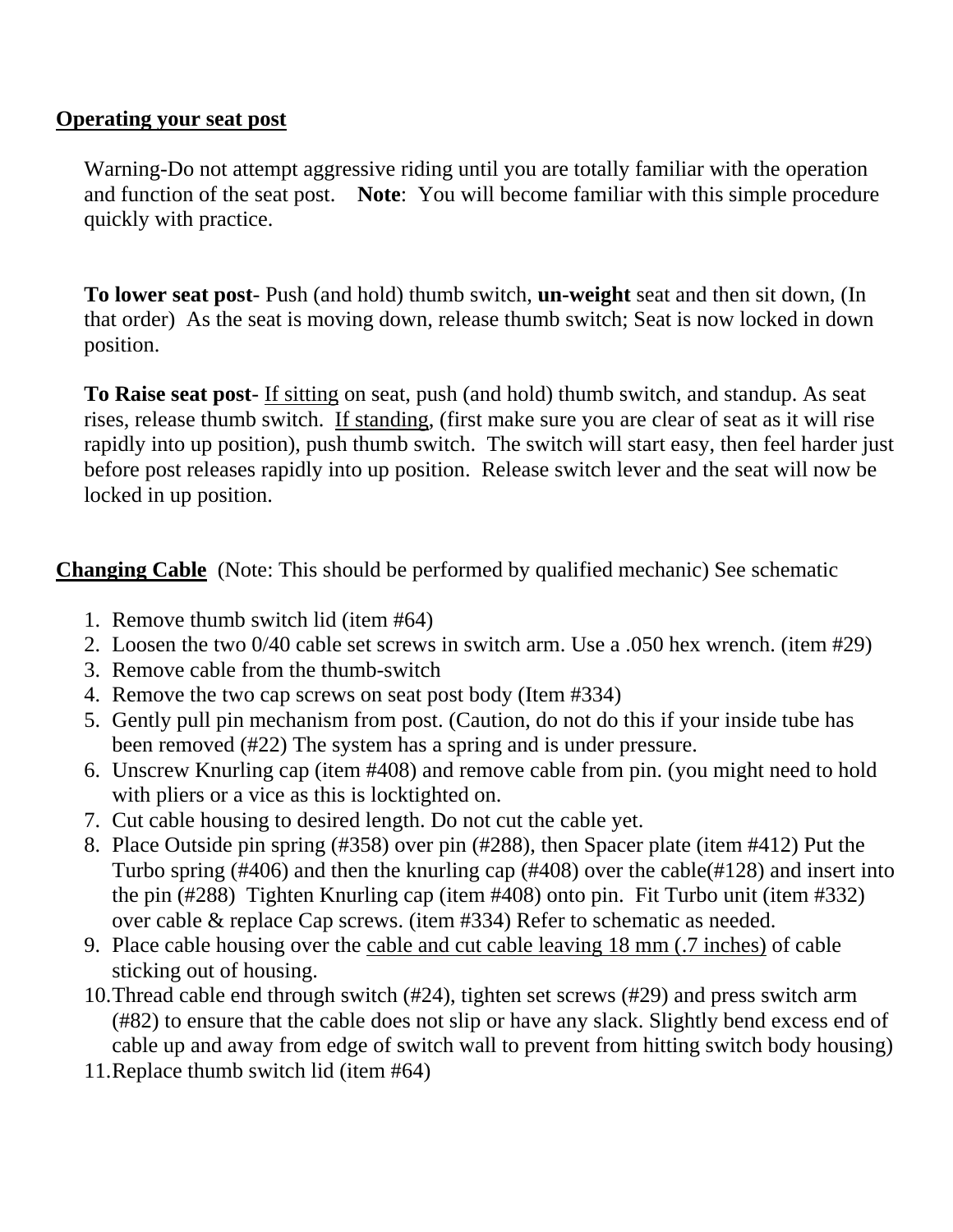## **Cleaning and Maintenance**

Cleaning and lubrication is recommended if post getting sticky up and down.

- 1. With post in the up position, lift lower portion of rubber boot and loosen top cap (Item #52)
- 2. Press switch (and hold) gently pull out inner post. (Caution) Do not remove the pin (#288 while the inside tube is removed as this is under pressure)
- 3. Thoroughly clean and re-lube. Use a light lithium grease.
- 4. Press and hold thumb switch, insert inner tube and tighten cap (we suggest placing a small amount of lock tight on top cap before adjusting to proper tension). **The top cap is key to proper post function.** If top cap (item#52) is too tight, the pin will not release. If top cap (item#52) is too loose, there will be play in the top of post and the post may not engage in the down position.

# **Complete Overhaul**

- 1. Remove seat post from bicycle
- 2. To change cable/housing refer to directions above.
- 3. Remove bottom cap nut (item #68) seat post (**Warning: Seat post has a spring inside and is under pressure, keep face away and remove cap slowly) Also, Do not remove pin (#288 while the inside tube is removed (#22) unless the spring has been removed in**
- 4. Clean dirt and re-assemble. Refer to schematic as needed. (Shim kits & replacement parts are available from manufacturer.)
- 5. If pin (item #88) is removed and cleaned, use SMALL amount of lube before replacing.
- 6. Re-assemble and install on bike

**Trouble Shooting** (The Seatpost is mechanical, this usually makes it quiet easy to fix any problems or issues you might be having)Please call us at 406-883-3555 or e-mail us at sales@gravitydropper.com.)

# Seatpost won't engage in the **just the up** position OR wont stay locked in the **up** position

1. Determine if the post is just sticking. (not coming all the way up) or if it is not engaging. If it is sticking, see Sticking post below;

2. If it is not engaging, then lift up the bottom portion of the protective boot and loosen item  $(#53)$   $\frac{1}{2}$  turn. Now try the switch and see if it will engage. REPEAT until you feel a small amount of play up and down in the post. (push down on the saddle, and up pull up to feel for play) Once you feel play up and down, Loosening the cap doesn't do any good.

3. Call customer service